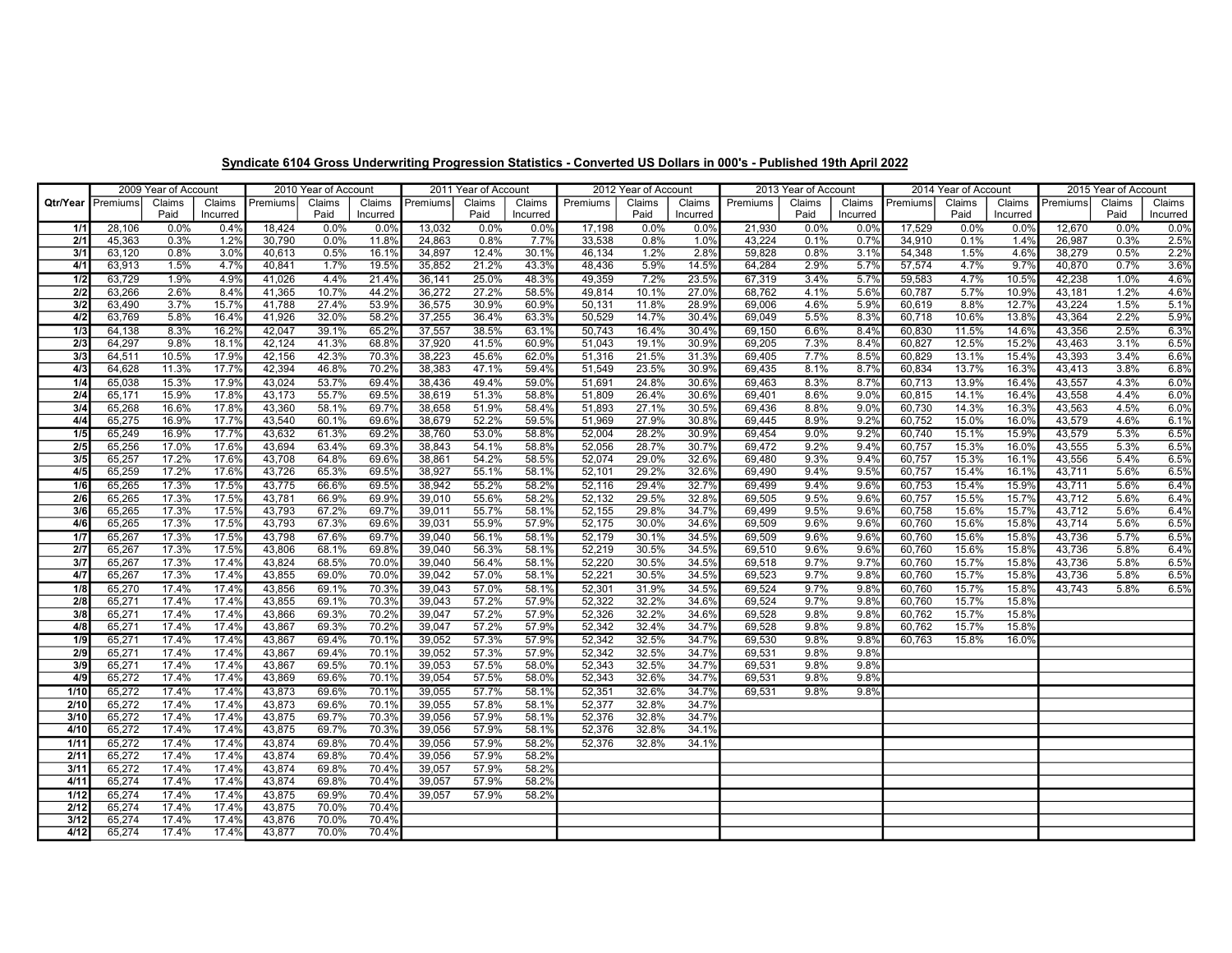|                  | 2016 Year of Account     |                |                |                                                                                                                                         | 2017 Year of Account |                  | 2018 Year of Account                                                     |                  |                  | 2019 Year of Account                                                                 |                |                |                  | 2020 Year of Account |                | 2021 Year of Account                                                                                                                                                         |        |          | 2022 Year of Account |        |          |
|------------------|--------------------------|----------------|----------------|-----------------------------------------------------------------------------------------------------------------------------------------|----------------------|------------------|--------------------------------------------------------------------------|------------------|------------------|--------------------------------------------------------------------------------------|----------------|----------------|------------------|----------------------|----------------|------------------------------------------------------------------------------------------------------------------------------------------------------------------------------|--------|----------|----------------------|--------|----------|
|                  | <b>Qtr/Year</b> Premiums | Claims         | Claims         | Premiums                                                                                                                                | Claims               | Claims           | Premiums                                                                 | Claims           | Claims           | Premiums                                                                             | Claims         | Claims         | Premiums         | Claims               | Claims         | Premiums                                                                                                                                                                     | Claims | Claims   | Premiums             | Claims | Claims   |
|                  |                          | Paid           | Incurred       |                                                                                                                                         | Paid                 | Incurred         |                                                                          | Paid             | Incurred         |                                                                                      | Paid           | Incurred       |                  | Paid                 | Incurred       |                                                                                                                                                                              | Paid   | Incurred |                      | Paid   | Incurred |
| 1/1              | 11,852                   | $0.0\%$        | 0.0%           | 9,723                                                                                                                                   | 0.0%                 | 1.0%             | 12,207                                                                   | 0.0%             | 0.0%             | 10,504                                                                               | $0.0\%$        | 0.0%           | 7,066            | 0.0%                 | 0.0%           | 2,992                                                                                                                                                                        | 0.0%   | 0.0%     | 872                  | 0.0%   | 0.0%     |
| 2/1              | 23,308                   | 0.4%           | 1.7%           | 20,308                                                                                                                                  | 0.0%                 | 1.5%             | 21,754                                                                   | 0.0%             | 0.0%             | 22,747                                                                               | 0.0%           | 0.0%           | 16,538           | 0.0%                 | 0.0%           | 8,100                                                                                                                                                                        | 0.0%   | 1.6%     |                      |        |          |
| 3/1              | 34,142                   | 0.5%           | 3.8%           | 31,974                                                                                                                                  | 9.9%                 | 33.0%            | 32,334                                                                   | 0.1%             | 0.5%             | 37,602                                                                               | 0.2%           | 0.5%           | 28,352           | 1.6%                 | 4.8%           | 13,957                                                                                                                                                                       | 5.3%   | 6.9%     |                      |        |          |
| 4/1              | 36.918                   | 2.2%           | 7.9%           | 35.917                                                                                                                                  | 41.6%                | 69.6%            | 36.746                                                                   | 15.8%            | 48.1%            | 40,928                                                                               | 2.7%           | 5.3%           | 32,039           | 10.1%                | 17.9%          | 16.801                                                                                                                                                                       | 14.5%  | 24.3%    |                      |        |          |
| 1/2              | 38,735                   | 3.4%           | 8.9%           | 38,084                                                                                                                                  | 50.1%                | 85.1%            | 39,415                                                                   | 46.9%            | 79.5%            | 43,283                                                                               | 14.3%          | 44.0%          | 35,460           | 19.5%                | 37.4%          | 18.110                                                                                                                                                                       | 16.8%  | 34.6%    |                      |        |          |
| 2/2              | 39,527                   | 4.5%           | 15.2%          | 39,121                                                                                                                                  | 58.4%                | 88.7%            | 40,334                                                                   | 63.8%            | 101.7%           | 44,254                                                                               | 29.6%          | 55.0%          | 36,402           | 25.3%                | 40.8%          |                                                                                                                                                                              |        |          |                      |        |          |
| 3/2<br>4/2       | 40,137<br>40,227         | 7.6%<br>11.8%  | 18.5%<br>20.3% | 39,479<br>40,012                                                                                                                        | 67.9%<br>72.5%       | 96.5%<br>96.5%   | 40,965<br>41,490                                                         | 78.7%<br>94.6%   | 124.8%<br>143.19 | 44,765<br>45,177                                                                     | 37.1%<br>42.6% | 59.0%<br>72.7% | 36,902<br>37,383 | 32.9%<br>38.4%       | 43.5%<br>50.2% |                                                                                                                                                                              |        |          |                      |        |          |
|                  |                          |                |                |                                                                                                                                         |                      |                  |                                                                          |                  |                  |                                                                                      |                |                |                  |                      |                |                                                                                                                                                                              |        |          |                      |        |          |
| 1/3              | 40,228                   | 12.8%<br>13.9% | 20.2%          | 40,259                                                                                                                                  | 75.6%                | 104.1%           | 41,826                                                                   | 99.2%            | 144.0%           | 45,261<br>45,347                                                                     | 46.5%          | 73.8%<br>74.3% | 37,464           | 40.6%                | 53.4%          |                                                                                                                                                                              |        |          |                      |        |          |
| 2/3<br>3/3       | 40,283<br>40.295         | 14.5%          | 20.4%<br>19.6% | 40,436<br>40,585                                                                                                                        | 79.3%<br>83.1%       | 104.7%<br>126.9% | 41,955<br>42,225                                                         | 113.4%<br>116.5% | 146.2%<br>146.2% | 45,495                                                                               | 48.6%<br>50.4% | 74.9%          |                  |                      |                |                                                                                                                                                                              |        |          |                      |        |          |
| 4/3              | 40,333                   | 14.9%          | 20.2%          | 40,788                                                                                                                                  | 85.6%                | 126.8%           | 42,462                                                                   | 119.5%           | 154.0%           | 45,553                                                                               | 51.9%          | 73.6%          |                  |                      |                |                                                                                                                                                                              |        |          |                      |        |          |
| 1/4              | 40,386                   | 15.2%          | 20.4%          | 40,806                                                                                                                                  | 88.9%                | 128.9%           | 42,543                                                                   | 122.0%           | 154.2%           | 45,599                                                                               | 52.6%          | 68.0%          |                  |                      |                |                                                                                                                                                                              |        |          |                      |        |          |
| 2/4              | 40,391                   | 15.6%          | 20.4%          | 41,168                                                                                                                                  | 98.0%                | 128.0%           | 42,628                                                                   | 138.2%           | 153.9%           |                                                                                      |                |                |                  |                      |                |                                                                                                                                                                              |        |          |                      |        |          |
| 3/4              | 40.430                   | 16.5%          | 20.2%          | 41,298                                                                                                                                  | 99.0%                | 128.1%           | 42.677                                                                   | 138.7%           | 153.3%           |                                                                                      |                |                |                  |                      |                |                                                                                                                                                                              |        |          |                      |        |          |
| 4/4              | 40,450                   | 17.3%          | 20.2%          | 41,382                                                                                                                                  | 121.8%               | 128.6%           | 42,689                                                                   | 140.0%           | 153.4%           |                                                                                      |                |                |                  |                      |                |                                                                                                                                                                              |        |          |                      |        |          |
| 1/5              | 40,454                   | 17.8%          | 19.8%          | 41,504                                                                                                                                  | 122.4%               | 128.5%           | 42,717                                                                   | 140.9%           | 151.0%           |                                                                                      |                |                |                  |                      |                |                                                                                                                                                                              |        |          |                      |        |          |
| $\overline{2/5}$ | 40.444                   | 18.1%          | 20.0%          | 41.606                                                                                                                                  | 123.3%               | 128.5%           |                                                                          |                  |                  |                                                                                      |                |                |                  |                      |                |                                                                                                                                                                              |        |          |                      |        |          |
| 3/5              | 40.487                   | 18.3%          | 20.2%          | 41.640                                                                                                                                  | 124.0%               | 129.1%           |                                                                          |                  |                  |                                                                                      |                |                |                  |                      |                |                                                                                                                                                                              |        |          |                      |        |          |
| 4/5              | 40,493                   | 18.6%          | 20.5%          | 41,677                                                                                                                                  | 124.5%               | 129.5%           |                                                                          |                  |                  |                                                                                      |                |                |                  |                      |                |                                                                                                                                                                              |        |          |                      |        |          |
| 1/6              | 40,548                   | 18.9%          | 20.4%          | 41,710                                                                                                                                  | 125.1%               | 129.5%           |                                                                          |                  |                  |                                                                                      |                |                |                  |                      |                |                                                                                                                                                                              |        |          |                      |        |          |
| 2/6              | 40,548                   | 19.0%          | 20.4%          |                                                                                                                                         |                      |                  |                                                                          |                  |                  |                                                                                      |                |                |                  |                      |                |                                                                                                                                                                              |        |          |                      |        |          |
| $\overline{3/6}$ | 40,550                   | 19.1%          | 20.2%          |                                                                                                                                         |                      |                  |                                                                          |                  |                  |                                                                                      |                |                |                  |                      |                |                                                                                                                                                                              |        |          |                      |        |          |
| 4/6              | 40,544                   | 19.1%          | 20.2%          |                                                                                                                                         |                      |                  |                                                                          |                  |                  |                                                                                      |                |                |                  |                      |                |                                                                                                                                                                              |        |          |                      |        |          |
| 1/7              | 40.545                   | 19.2%          | 20.1%          |                                                                                                                                         |                      |                  |                                                                          |                  |                  |                                                                                      |                |                |                  |                      |                |                                                                                                                                                                              |        |          |                      |        |          |
| $\overline{2/7}$ |                          |                |                |                                                                                                                                         |                      |                  |                                                                          |                  |                  |                                                                                      |                |                |                  |                      |                |                                                                                                                                                                              |        |          |                      |        |          |
| 3/7              |                          |                |                |                                                                                                                                         |                      |                  |                                                                          |                  |                  |                                                                                      |                |                |                  |                      |                |                                                                                                                                                                              |        |          |                      |        |          |
| 4/7              |                          |                |                |                                                                                                                                         |                      |                  |                                                                          |                  |                  |                                                                                      |                |                |                  |                      |                |                                                                                                                                                                              |        |          |                      |        |          |
| 1/8              |                          |                |                |                                                                                                                                         |                      |                  |                                                                          |                  |                  |                                                                                      |                |                |                  |                      |                |                                                                                                                                                                              |        |          |                      |        |          |
| $\overline{2/8}$ |                          |                |                |                                                                                                                                         |                      |                  |                                                                          |                  |                  |                                                                                      |                |                |                  |                      |                |                                                                                                                                                                              |        |          |                      |        |          |
| 3/8              |                          |                |                |                                                                                                                                         |                      |                  |                                                                          |                  |                  |                                                                                      |                |                |                  |                      |                |                                                                                                                                                                              |        |          |                      |        |          |
| 4/8              |                          |                |                |                                                                                                                                         |                      |                  |                                                                          |                  |                  |                                                                                      |                |                |                  |                      |                |                                                                                                                                                                              |        |          |                      |        |          |
| $\overline{1/9}$ |                          |                |                | Notes                                                                                                                                   |                      |                  |                                                                          |                  |                  |                                                                                      |                |                |                  |                      |                |                                                                                                                                                                              |        |          |                      |        |          |
| 2/9              |                          |                |                |                                                                                                                                         |                      |                  | 1) The information is provided at each quarter end up to 31st March 2022 |                  |                  |                                                                                      |                |                |                  |                      |                |                                                                                                                                                                              |        |          |                      |        |          |
| 3/9              |                          |                |                |                                                                                                                                         |                      |                  |                                                                          |                  |                  |                                                                                      |                |                |                  |                      |                | 2) All Gross premium figures are cumulative converted US dollars in 000's. This conversion is at 31st March rates of exchange - \$1 = £ 0.7598 = Can\$ 1.2490 = Euros 0.8993 |        |          |                      |        |          |
| 4/9              |                          |                |                | 3) Gross premiums are cumulative net of all brokerage and commissions, but gross of overrider paid to Syndicate 33.                     |                      |                  |                                                                          |                  |                  |                                                                                      |                |                |                  |                      |                |                                                                                                                                                                              |        |          |                      |        |          |
| 1/10             |                          |                |                |                                                                                                                                         |                      |                  |                                                                          |                  |                  | 4) Gross claims paid are cumulative and are shown as a % of the Gross premiums.      |                |                |                  |                      |                |                                                                                                                                                                              |        |          |                      |        |          |
| 2/10             |                          |                |                | 5) Gross claims incurred comprise Gross claims paid plus Gross claims notified but not paid and are shown as a % of the Gross premiums. |                      |                  |                                                                          |                  |                  |                                                                                      |                |                |                  |                      |                |                                                                                                                                                                              |        |          |                      |        |          |
| 3/10             |                          |                |                |                                                                                                                                         |                      |                  |                                                                          |                  |                  | 6) Gross claims incurred exclude any provision for claims incurred but not reported. |                |                |                  |                      |                |                                                                                                                                                                              |        |          |                      |        |          |
| 4/10             |                          |                |                |                                                                                                                                         |                      |                  |                                                                          |                  |                  |                                                                                      |                |                |                  |                      |                |                                                                                                                                                                              |        |          |                      |        |          |
| 1/11             |                          |                |                |                                                                                                                                         |                      |                  |                                                                          |                  |                  |                                                                                      |                |                |                  |                      |                |                                                                                                                                                                              |        |          |                      |        |          |
| 2/11<br>3/11     |                          |                |                |                                                                                                                                         |                      |                  |                                                                          |                  |                  |                                                                                      |                |                |                  |                      |                |                                                                                                                                                                              |        |          |                      |        |          |
| 4/11             |                          |                |                |                                                                                                                                         |                      |                  |                                                                          |                  |                  |                                                                                      |                |                |                  |                      |                |                                                                                                                                                                              |        |          |                      |        |          |
|                  |                          |                |                |                                                                                                                                         |                      |                  |                                                                          |                  |                  |                                                                                      |                |                |                  |                      |                |                                                                                                                                                                              |        |          |                      |        |          |
| 1/12<br>2/12     |                          |                |                |                                                                                                                                         |                      |                  |                                                                          |                  |                  |                                                                                      |                |                |                  |                      |                |                                                                                                                                                                              |        |          |                      |        |          |
| $\frac{3}{12}$   |                          |                |                |                                                                                                                                         |                      |                  |                                                                          |                  |                  |                                                                                      |                |                |                  |                      |                |                                                                                                                                                                              |        |          |                      |        |          |
| 4/12             |                          |                |                |                                                                                                                                         |                      |                  |                                                                          |                  |                  |                                                                                      |                |                |                  |                      |                |                                                                                                                                                                              |        |          |                      |        |          |
|                  |                          |                |                |                                                                                                                                         |                      |                  |                                                                          |                  |                  |                                                                                      |                |                |                  |                      |                |                                                                                                                                                                              |        |          |                      |        |          |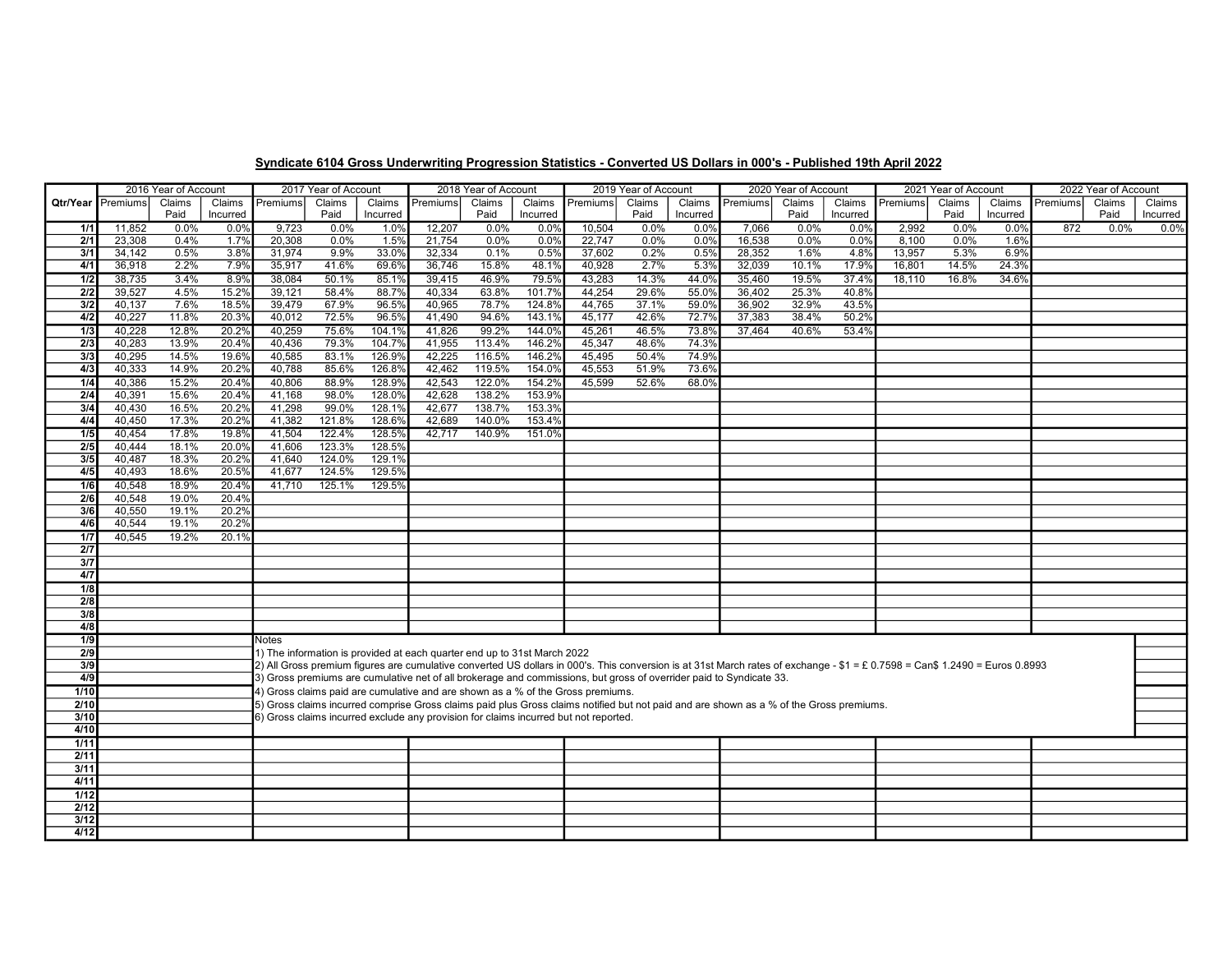|      |                  | 2009 Year of Account |        |          |          | 2010 Year of Account |          | 2011 Year of Account |        |          | 2012 Year of Account |        |          | 2013 Year of Account |        |          | 2014 Year of Account |        |          | 2015 Year of Account |        |          |
|------|------------------|----------------------|--------|----------|----------|----------------------|----------|----------------------|--------|----------|----------------------|--------|----------|----------------------|--------|----------|----------------------|--------|----------|----------------------|--------|----------|
|      | Qtr/Year         | Premiums             | Claims | Claims   | Premiums | Claims               | Claims   | Premiums             | Claims | Claims   | Premiums             | Claims | Claims   | Premiums             | Claims | Claims   | Premiums             | Claims | Claims   | Premiums             | Claims | Claims   |
|      |                  |                      | Paid   | Incurred |          | Paid                 | Incurred |                      | Paid   | Incurred |                      | Paid   | Incurred |                      | Paid   | Incurred |                      | Paid   | Incurred |                      | Paid   | Incurred |
|      | 1/1              | 23,114               | 0.0%   | 0.5%     | 15,466   | 0.0%                 | 0.0%     | 10,116               | 0.0%   | 0.0%     | 12,339               | 0.0%   | 0.0%     | 15,309               | 0.0%   | 0.0%     | 12,994               | 0.0%   | 0.0%     | 9,188                | 0.0%   | 0.0%     |
|      | 2/1              | 40,371               | 0.4%   | 1.4%     | 27,832   | 0.0%                 | 13.0%    | 21,947               | 0.9%   | 8.7%     | 28,679               | 1.0%   | 1.2%     | 36,603               | 0.2%   | 0.8%     | 30,376               | 0.1%   | 1.6%     | 23,505               | 0.3%   | 2.9%     |
|      | 3/1              | 58,128               | 0.9%   | 3.2%     | 37,655   | 0.6%                 | 17.3%    | 31,981               | 13.5%  | 32.9%    | 41,275               | 1.4%   | 3.1%     | 53,207               | 0.9%   | 3.5%     | 49,814               | 1.6%   | 5.0%     | 34,797               | 0.5%   | 2.4%     |
|      | 4/1              | 58,920               | 1.6%   | 5.0%     | 37,883   | 1.8%                 | 21.0%    | 32,936               | 23.1%  | 47.1%    | 43,577               | 6.6%   | 16.1%    | 57,663               | 3.2%   | 6.3%     | 53,039               | 5.1%   | 10.5%    | 37,388               | 0.7%   | 3.9%     |
|      | 1/2              | 58,736               | 2.1%   | 5.4%     | 38,068   | 4.7%                 | 23.0%    | 33,225               | 27.2%  | 52.6%    | 44,500               | 8.0%   | 26.1%    | 60,698               | 3.8%   | 6.3%     | 55,048               | 5.1%   | 11.4%    | 38,756               | 1.1%   | 5.0%     |
|      | 2/2              | 58,274               | 2.8%   | 9.1%     | 38,407   | 11.5%                | 47.6%    | 33,356               | 29.6%  | 63.7%    | 44,955               | 11.2%  | 30.0%    | 62,140               | 4.6%   | 6.2%     | 56,252               | 6.2%   | 11.7%    | 39,700               | 1.3%   | 5.0%     |
|      | 3/2              | 58,497               | 4.0%   | 17.1%    | 38,831   | 29.5%                | 58.0%    | 33,659               | 33.6%  | 66.2%    | 45,272               | 13.1%  | 32.0%    | 62,385               | 5.1%   | 6.5%     | 56,085               | 9.6%   | 13.8%    | 39,742               | 1.6%   | 5.5%     |
|      | 4/2              | 58,776               | 6.3%   | 17.8%    | 38,969   | 34.4%                | 62.6%    | 34,339               | 39.5%  | 68.6%    | 45,670               | 16.3%  | 33.7%    | 62,428               | 6.0%   | 9.2%     | 56,183               | 11.5%  | 14.9%    | 39,882               | 2.4%   | 6.4%     |
| 9    | 1/3              | 59.146               | 9.0%   | 17.6%    | 39,090   | 42.0%                | 70.1%    | 34,641               | 41.7%  | 68.4%    | 45,884               | 18.1%  | 33.6%    | 62,529               | 7.2%   | 9.3%     | 56,295               | 12.5%  | 15.8%    | 39,875               | 2.8%   | 6.8%     |
|      | 2/3              | 59,304               | 10.6%  | 19.6%    | 39,166   | 44.4%                | 74.0%    | 35,004               | 45.0%  | 66.0%    | 46,184               | 21.1%  | 34.1%    | 62,584               | 8.1%   | 9.3%     | 56,293               | 13.5%  | 16.4%    | 39,982               | 3.3%   | 7.0%     |
| 11   | 3/3              | 59,518               | 11.4%  | 19.4%    | 39,199   | 45.5%                | 75.6%    | 35,306               | 49.4%  | 67.1%    | 46,457               | 23.8%  | 34.5%    | 62,784               | 8.5%   | 9.4%     | 56,294               | 14.2%  | 16.7%    | 39,911               | 3.7%   | 7.2%     |
| 12   | 4/3              | 59,636               | 12.2%  | 19.2%    | 39,436   | 50.3%                | 75.5%    | 35,467               | 51.0%  | 64.3%    | 46,690               | 26.0%  | 34.1%    | 62,814               | 8.9%   | 9.7%     | 56,300               | 14.8%  | 17.6%    | 39,931               | 4.1%   | 7.4%     |
| 13   | 1/4              | 60,046               | 16.5%  | 19.3%    | 40,066   | 57.7%                | 74.5%    | 35,519               | 53.5%  | 63.8%    | 46,832               | 27.4%  | 33.8%    | 62,842               | 9.2%   | 9.7%     | 56,179               | 15.1%  | 17.7%    | 40,075               | 4.7%   | 6.5%     |
|      | 2/4              | 60,178               | 17.2%  | 19.3%    | 40,215   | 59.8%                | 74.6%    | 35,703               | 55.5%  | 63.6%    | 46,950               | 29.1%  | 33.7%    | 62,779               | 9.5%   | 10.0%    | 56,281               | 15.2%  | 17.7%    | 40,077               | 4.8%   | 6.5%     |
|      | 3/4              | 60,276               | 18.0%  | 19.3%    | 40,403   | 62.4%                | 74.8%    | 35,742               | 56.2%  | 63.2%    | 47,034               | 29.9%  | 33.7%    | 62,815               | 9.7%   | 10.0%    | 56,196               | 15.4%  | 17.6%    | 40,081               | 4.9%   | 6.5%     |
| 16   | 4/4              | 60,283               | 18.3%  | 19.1%    | 40,583   | 64.5%                | 74.6%    | 35,763               | 56.4%  | 64.3%    | 47,110               | 30.7%  | 34.0%    | 62,824               | 9.9%   | 10.1%    | 56,217               | 16.2%  | 17.2%    | 40,097               | 5.1%   | 6.6%     |
| 17   | 1/5              | 60,256               | 18.3%  | 19.2%    | 40,674   | 65.8%                | 74.3%    | 35,844               | 57.4%  | 63.6%    | 47.145               | 31.1%  | 34.1%    | 62,832               | 10.0%  | 10.1%    | 56,206               | 16.3%  | 17.2%    | 40,097               | 5.7%   | 7.1%     |
| 18 I | 2/5              | 60,264               | 18.4%  | 19.0%    | 40,737   | 68.0%                | 74.4%    | 35,926               | 58.5%  | 63.6%    | 47,197               | 31.6%  | 33.9%    | 62,850               | 10.2%  | 10.4%    | 56,222               | 16.5%  | 17.3%    | 40,074               | 5.7%   | 7.1%     |
| 19   | 3/5              | 60,265               | 18.6%  | 19.1%    | 40,750   | 69.5%                | 74.7%    | 35,944               | 58.6%  | 63.3%    | 47,215               | 31.9%  | 35.9%    | 62,859               | 10.2%  | 10.4%    | 56,222               | 16.5%  | 17.3%    | 40,075               | 5.8%   | 7.1%     |
|      |                  |                      |        |          |          |                      |          |                      |        |          |                      |        |          |                      |        |          | 56,222               |        |          | 40,229               |        |          |
| 20   | 4/5              | 60,267               | 18.6%  | 19.0%    | 40,768   | 70.0%                | 74.5%    | 36,011               | 59.6%  | 62.8%    | 47,242               | 32.2%  | 36.0%    | 62,869               | 10.3%  | 10.5%    |                      | 16.7%  | 17.3%    |                      | 6.0%   | 7.0%     |
| 21   | 1/6              | 60,272               | 18.7%  | 18.9%    | 40,818   | 71.4%                | 74.5%    | 36,026               | 59.7%  | 62.9%    | 47.257               | 32.4%  | 36.1%    | 62,878               | 10.4%  | 10.6%    | 56,218               | 16.7%  | 17.2%    | 40,229               | 6.1%   | 7.0%     |
| 22   | 2/6              | 60,272               | 18.7%  | 18.9%    | 40,823   | 71.8%                | 74.9%    | 36,094               | 60.1%  | 62.8%    | 47,273               | 32.6%  | 36.2%    | 62,883               | 10.5%  | 10.6%    | 56,222               | 16.7%  | 17.0%    | 40,230               | 6.1%   | 7.0%     |
| 23   | 3/6              | 60,273               | 18.7%  | 18.9%    | 40,836   | 72.0%                | 74.8%    | 36,095               | 60.2%  | 62.8%    | 47,296               | 32.9%  | 38.2%    | 62,878               | 10.5%  | 10.6%    | 56,223               | 16.8%  | 17.0%    | 40,230               | 6.1%   | 7.0%     |
| 24   | 4/6              | 60,273               | 18.7%  | 18.9%    | 40,836   | 72.2%                | 74.7%    | 36,115               | 60.5%  | 62.5%    | 47,316               | 33.1%  | 38.1%    | 62,887               | 10.6%  | 10.6%    | 56,225               | 16.9%  | 17.1%    | 40,232               | 6.1%   | 7.0%     |
| 25   | 1/7              | 60,275               | 18.8%  | 18.9%    | 40.841   | 72.5%                | 74.8%    | 36,124               | 60.6%  | 62.8%    | 47,320               | 33.2%  | 38.1%    | 62,888               | 10.6%  | 10.6%    | 56,225               | 16.9%  | 17.1%    | 40,254               | 6.2%   | 7.0%     |
| 26   | 2/7              | 60,275               | 18.8%  | 18.9%    | 40,848   | 73.0%                | 74.8%    | 36,124               | 60.9%  | 62.8%    | 47,360               | 33.6%  | 38.1%    | 62,889               | 10.6%  | 10.7%    | 56,225               | 16.9%  | 17.1%    | 40,255               | 6.2%   | 7.0%     |
| 27   | 3/7              | 60,275               | 18.8%  | 18.9%    | 40,867   | 73.5%                | 75.1%    | 36,124               | 60.9%  | 62.8%    | 47,361               | 33.6%  | 38.1%    | 62,896               | 10.7%  | 10.7%    | 56,225               | 16.9%  | 17.1%    | 40,254               | 6.3%   | 7.0%     |
| 28   | 4/7              | 60,275               | 18.8%  | 18.9%    | 40,897   | 74.0%                | 75.1%    | 36,126               | 61.6%  | 62.8%    | 47,362               | 33.7%  | 38.0%    | 62,902               | 10.7%  | 10.8%    | 56,225               | 16.9%  | 17.1%    | 40,255               | 6.3%   | 7.0%     |
| 29   | 1/8              | 60,278               | 18.8%  | 18.9%    | 40,898   | 74.1%                | 75.3%    | 36,127               | 61.6%  | 62.8%    | 47,442               | 35.2%  | 38.0%    | 62,902               | 10.7%  | 10.8%    | 56,225               | 17.0%  | 17.0%    | 40,261               | 6.3%   | 7.0%     |
| 30   | $\overline{2/8}$ | 60,278               | 18.8%  | 18.9%    | 40,898   | 74.1%                | 75.4%    | 36,127               | 61.8%  | 62.6%    | 47.463               | 35.5%  | 38.1%    | 62,903               | 10.8%  | 10.8%    | 56,225               | 17.0%  | 17.0%    |                      |        |          |
| 31   | 3/8              | 60,278               | 18.8%  | 18.9%    | 40,909   | 74.4%                | 75.3%    | 36,131               | 61.8%  | 62.5%    | 47,467               | 35.5%  | 38.2%    | 62,906               | 10.8%  | 10.8%    | 56,228               | 17.0%  | 17.1%    |                      |        |          |
| 32   | 4/8              | 60,278               | 18.8%  | 18.9%    | 40,909   | 74.4%                | 75.3%    | 36,131               | 61.8%  | 62.5%    | 47,483               | 35.7%  | 38.2%    | 62,906               | 10.8%  | 10.8%    | 56,228               | 17.0%  | 17.1%    |                      |        |          |
| 33   | 1/9              | 60,279               | 18.8%  | 18.9%    | 40,909   | 74.4%                | 75.2%    | 36,136               | 61.9%  | 62.5%    | 47,483               | 35.8%  | 38.2%    | 62,908               | 10.8%  | 10.9%    | 56,228               | 17.0%  | 17.3%    |                      |        |          |
| 34   | 2/9              | 60,279               | 18.8%  | 18.9%    | 40,909   | 74.4%                | 75.2%    | 36,136               | 61.9%  | 62.5%    | 47,483               | 35.8%  | 38.2%    | 62,910               | 10.9%  | 10.9%    |                      |        |          |                      |        |          |
| 35   | 3/9              | 60,279               | 18.8%  | 18.9%    | 40,909   | 74.5%                | 75.1%    | 36,137               | 62.1%  | 62.7%    | 47,484               | 35.9%  | 38.2%    | 62,910               | 10.9%  | 10.9%    |                      |        |          |                      |        |          |
| 36   | 4/9              | 60,279               | 18.8%  | 18.9%    | 40,911   | 74.6%                | 75.2%    | 36,138               | 62.2%  | 62.7%    | 47,484               | 35.9%  | 38.2%    | 62,910               | 10.9%  | 10.9%    |                      |        |          |                      |        |          |
| 37   | 1/10             | 60,279               | 18.8%  | 18.9%    | 40,916   | 74.7%                | 75.2%    | 36,138               | 62.4%  | 62.8%    | 47,492               | 36.0%  | 38.2%    | 62,910               | 10.9%  | 10.9%    |                      |        |          |                      |        |          |
| 38   | 2/10             | 60,279               | 18.8%  | 18.9%    | 40,916   | 74.7%                | 75.2%    | 36,138               | 62.5%  | 62.8%    | 47,518               | 36.1%  | 38.2%    |                      |        |          |                      |        |          |                      |        |          |
| 39   | 3/10             | 60,280               | 18.8%  | 18.9%    | 40,917   | 74.8%                | 75.4%    | 36,139               | 62.5%  | 62.8%    | 47,517               | 36.1%  | 38.3%    |                      |        |          |                      |        |          |                      |        |          |
| 40   | 4/10             | 60,280               | 18.8%  | 18.9%    | 40,917   | 74.8%                | 75.4%    | 36,140               | 62.6%  | 62.8%    | 47,517               | 36.1%  | 37.6%    |                      |        |          |                      |        |          |                      |        |          |
| 41   | 1/11             | 60,280               | 18.8%  | 18.9%    | 40,916   | 74.8%                | 75.5%    | 36,140               | 62.6%  | 62.9%    | 47,517               | 36.1%  | 37.6%    |                      |        |          |                      |        |          |                      |        |          |
| 42   | 2/11             | 60,280               | 18.8%  | 18.9%    | 40,916   | 74.9%                | 75.5%    | 36,140               | 62.6%  | 62.9%    |                      |        |          |                      |        |          |                      |        |          |                      |        |          |
| 43   | 3/11             | 60.280               | 18.8%  | 18.9%    | 40,916   | 74.9%                | 75.5%    | 36,141               | 62.6%  | 62.9%    |                      |        |          |                      |        |          |                      |        |          |                      |        |          |
| 44   | 4/11             | 60,281               | 18.9%  | 18.9%    | 40,916   | 74.9%                | 75.5%    | 36,141               | 62.6%  | 62.9%    |                      |        |          |                      |        |          |                      |        |          |                      |        |          |
| 45   | 1/12             | 60,281               | 18.9%  | 18.9%    | 40,917   | 75.0%                | 75.5%    | 36,141               | 62.6%  | 62.9%    |                      |        |          |                      |        |          |                      |        |          |                      |        |          |
| 46   | 2/12             | 60,281               | 18.9%  | 18.9%    | 40,917   | 75.0%                | 75.5%    |                      |        |          |                      |        |          |                      |        |          |                      |        |          |                      |        |          |
| 47   | 3/12             | 60,281               | 18.9%  | 18.9%    | 40,919   | 75.0%                | 75.5%    |                      |        |          |                      |        |          |                      |        |          |                      |        |          |                      |        |          |
| 48   | 4/12             | 60,281               | 18.9%  | 18.9%    | 40,919   | 75.0%                | 75.5%    |                      |        |          |                      |        |          |                      |        |          |                      |        |          |                      |        |          |

Syndicate 6104 Net Underwriting Progression Statistics - Converted US Dollars in 000's - Published 19th April 2022